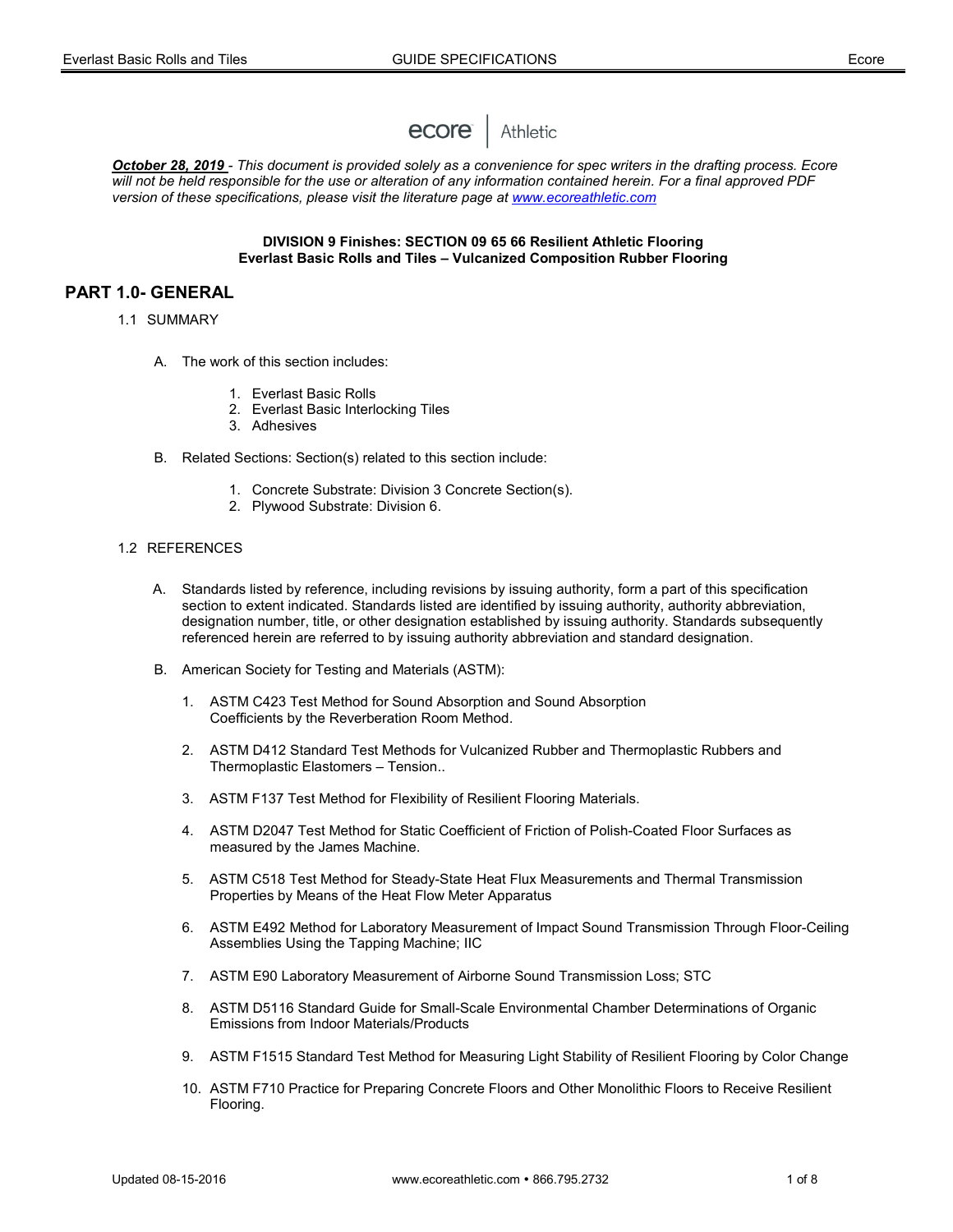- 11. ASTM F925 Test Method for Resistance to Chemicals of Resilient Flooring.
- 12. ASTM F970 Test Method for Static Load Limit.
- 13. ASTM F2772 Standard Specification for Athletic Performance Properties of Indoor Sports Floors.
- 14. ASTM F2170 Standard Test Method for Determining Relative Humidity in Concrete Floor Slabs Using in-situ Probes.
- 15. ASTM D2859 Standard Test Method for Ignition Characteristics of Finished Textile Floor Covering **Materials**
- 16. ASTM E2179 Standard Test Method for Laboratory Measurement of the Effectiveness of Floor Coverings in Reducing Impact Sound Transmission Through Concrete Floors
- 17. ASTM E2129 Standard Practice for Data Collection for Sustainability Assessment of Building Products
- 18. ASTM D3389 Standard Test Method for Coated Fabrics Abrasion Resistance (Rotary Platform Abrader)

### 1.3 SYSTEM DESCRIPTION

A. Performance Requirements: Provide Vulcanized Composition rubber resilient flooring, which has been manufactured and installed to maintain performance criteria stated by manufacturer without defects, damage, or failure.

#### 1.4 SUBMITTALS

- A. General: Submit listed submittals in accordance with Conditions of the Contract and Division 1 Submittal Procedures Section.
- 1. LEED: Provide documentation of how the requirements for credit will be met.
	- 1. List of proposed materials with recycled rubber content. Indicate pre-consumer and postconsumer content.
	- 2. Product data and certification letter indicating percentage of recycled content for both pre-consumer and post-consumer content.
	- 3. Vulcanized Composition content is defined in accordance with the International Organization for Standardization document, ISO 14021 Environmental labels and declarations.
		- a. Post-consumer material waste materials diverted from the waste stream after consumer or commercial use.
		- b. Pre-consumer material materials diverted from the waste stream during the manufacturing process. Excluded are regrind, rework, and scrap.
- C. Product Data: Submit product data, including manufacturer's guide specifications product sheet, for specified products.
- D. Shop Drawings: Submit shop drawings showing layout, profiles, and product components, including anchorage, accessories, finish colors, patterns, and textures.
- E. Samples: Submit selection and verification samples for finishes, colors, and textures.
- F. Quality Assurance Submittals: Submit the following:
	- 1. Certificates: If required, certification of performance characteristics specified in this document shall be provided by the manufacturer.
	- 2. Manufacturer's Instructions: Manufacturer's installation instructions.

**Specifier Note:** Coordinate paragraph below with Part 3 Field Quality Requirements Article herein. Retain or delete as applicable.

- 3. Manufacturer's Field Reports: Manufacturer's field reports specified herein.
- G. Closeout Submittals: Submit the following: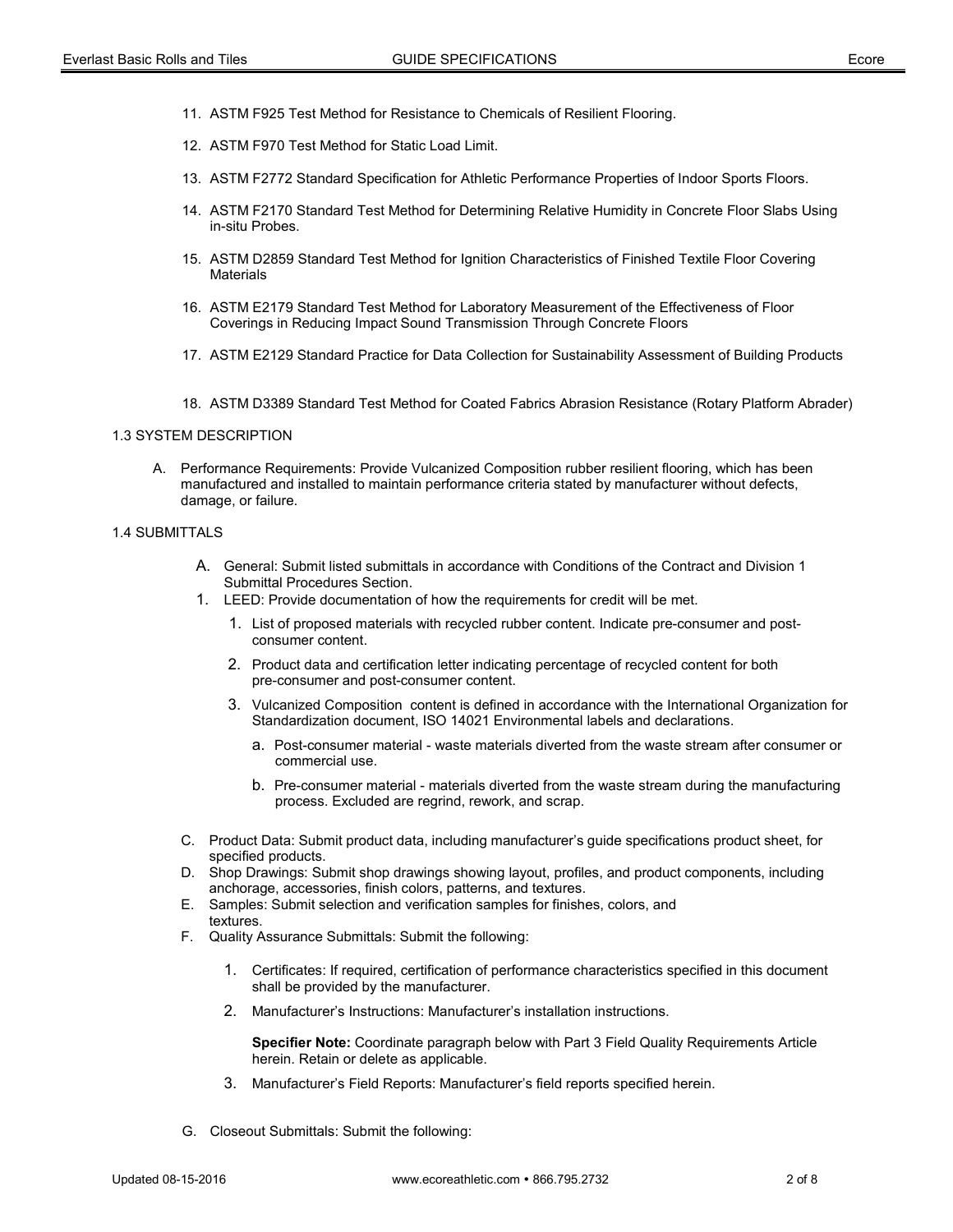- 1. Operation and Maintenance Data: Operation and maintenance data for installed products in accordance with Division 1 Closeout Submittals (Maintenance Data and Operational Data) Section. Include methods for maintaining installed products and precautions against cleaning materials and methods detrimental to finishes and performance.
- 2. Warranty: Warranty documents specified herein.

# 1.5 QUALITY ASSURANCE

- A. Qualifications:
	- 1. Installer Qualifications: Installer experienced in performing work of this section who has specialized in installation of work similar to that required for this project.
	- 2. Manufacturer's Qualifications: Manufacturer capable of providing field service representation during construction and approving application method.

**Specifier Note:** Paragraph below should list obligations for compliance with specific code requirements particular to this section. General statements to comply with a particular code are typically addressed in Conditions of Contract and Division 1 Regulatory Requirements Section. Regulatory Requirements: [specify applicable requirements of regulatory agencies].

- B. Mock-Ups: Install at project site a job mock-up using acceptable products and manufacturer-approved installation methods. Obtain Owner and Architect's acceptance of finish color, texture and pattern, and workmanship standard. Comply with Division 1 Quality Control (Mock-Up Requirements) Section.
	- 1. Mock-Up Size: [specify mock-up size].
	- 2. Maintenance: Maintain mock-up during construction for workmanship comparison; remove and legally dispose of mock-up when no longer required.
	- 3. Incorporation: Mock-up may be incorporated into final construction upon Owner's approval.
- C. Pre-installation Meetings: Conduct pre-installation meeting to verify project requirements, substrate conditions, manufacturer's instructions and manufacturer's warranty requirements. Comply with Division 1 Project Management and Coordination (Project Meetings) Section.
- D. Pre-installation Testing: Conduct pre-installation testing as follows: [specify substrate testing; consult with flooring manufacturer].

## 1.6 DELIVERY, STORAGE & HANDLING

- A. General: Comply with Division 1 Product Requirements Sections.
- B. Ordering: Comply with manufacturer's ordering instructions and lead time requirements to avoid construction delays.
- C. Delivery: Deliver materials in manufacturer's original, unopened, undamaged containers with identification labels intact.
- D. Storage and Protection: Store materials at temperature and humidity conditions recommended by manufacturer and protect from exposure to harmful weather conditions.

# 1.7 PROJECT CONDITIONS

- A. Temperature Requirements: Maintain air temperature in spaces where products will be installed for time period before, during, and after installation as recommended by manufacturer.
- B. Field Measurements: Verify actual measurements/openings by field measurements before fabrication; show recorded measurements on shop drawings. Coordinate field measurements and fabrication schedule with construction progress to avoid construction delays.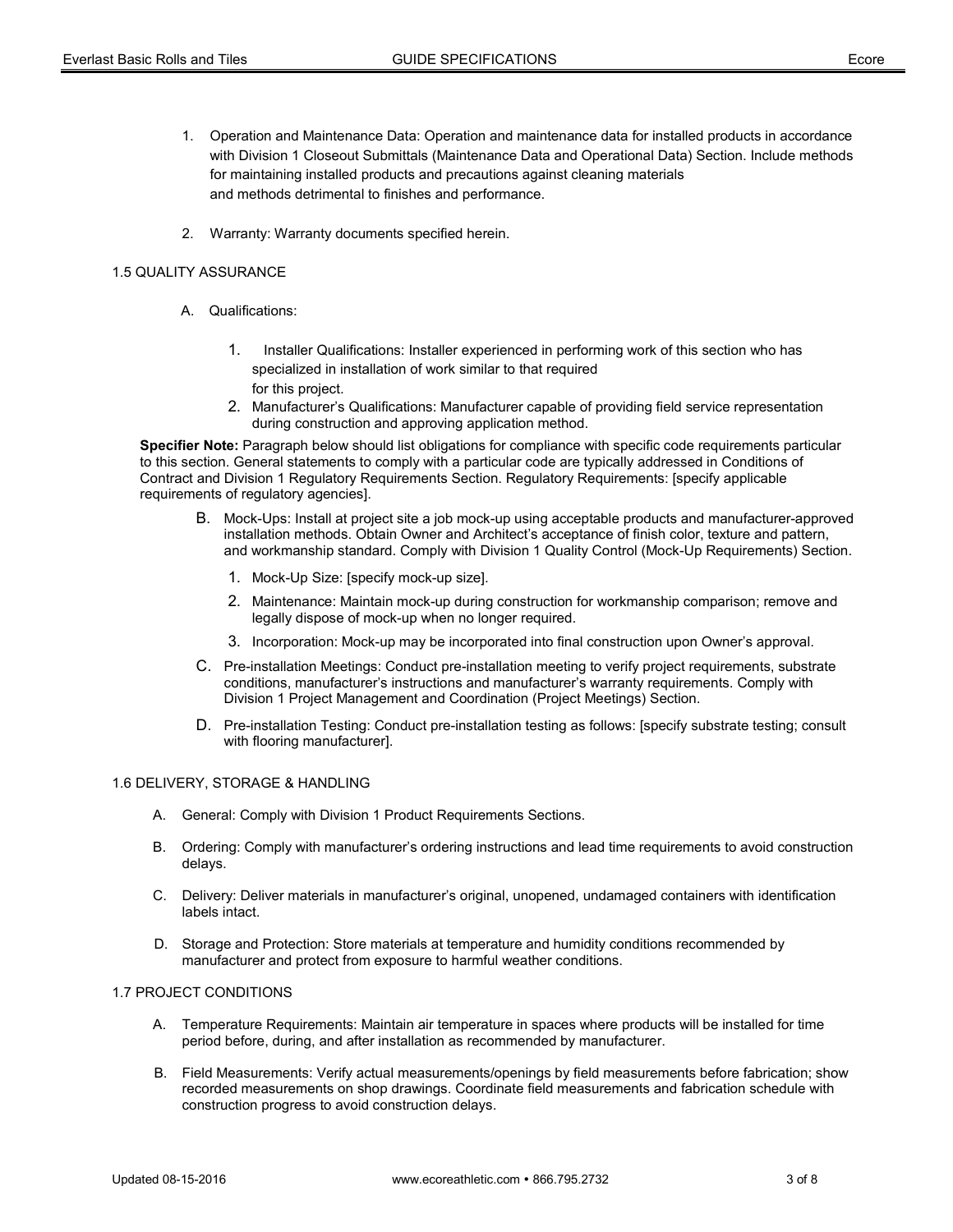### 1.8 WARRANTY

- A. Project Warranty: Refer to Conditions of the Contract for project warranty provisions.
- B. Manufacturer's Warranty: Submit, for owner's acceptance, manufacturer's standard warranty document executed by authorized company official. Manufacturer's warranty is in addition to, and not a limitation of, other rights owner may have under Contract Documents.

**Specifier Note:** Coordinate paragraph below with manufacturer's warranty requirements.

1. Warranty Period: [Specify term.] years commencing in Date of Substantial Completion in accordance with manufacturer's published warranty.

#### 1.9 MAINTENANCE

A. Extra Materials: Deliver to Owner extra materials from same production run as products installed. Package products with protective covering and identify with descriptive labels. Comply with Division 1 Closeout Submittals (Maintenance Materials) Section.

**Specifier Note:** Revise paragraph below, specifying size and percentage as required for project.

- 1. Quantity: Furnish quantity of vulcanized composition rubber flooring units equal to [Specify %.] of amount installed.
- 2. Cleaning: Furnish manufacturer's neutral cleaner for initial cleaning and maintenance of finished floor surface.
- 3. Delivery, Storage and Protection: Comply with Owner's requirements for delivery, storage, and protection of extra materials.

# **PART 2.0** - **PROPRIETARY MANUFACTURER/PRODUCTS**

**Specifier Note:** Retain article below for proprietary method specification. Add product attributes performance characteristics, material standards and descriptions as applicable. Use of such phrases as "or equal" or "or approved equal" or similar phrases may cause ambiguity in specifications. Such phrases require verification (procedural, legal and regulatory) and assignment of responsibility for determining "or equal" products.

- 2.1 Everlast Basic Rolls and Interlocking Tiles Vulcanized Composition Rubber Flooring
	- A. Manufacturer: Ecore International
		- 1. Contact: P.O. Box 989, Lancaster, PA 17608-0989 (715 Fountain Ave., Lancaster, PA 17601); Telephone: (866) 795-2732, (717) 295-3400; Fax: (717) 295-3414.
	- B. Proprietary Product(s): Everlast Basic Rolls, Tiles and Interlocking Tiles, manufactured by Ecore, for fitness.
		- 1. Everlast Basic Rolls, Tiles, and Interlocking Tiles Vulcanized Composition rubber resilient [sheet] [tile] flooring
		- 2. E-Grip III<sup>™</sup> one-component polyurethane adhesive
	- C. Everlast Fitness Flooring:
		- 1. Roll Dimension Specify [48" x 8 mm standard]; [48" x 6 mm standard]; [48" x 9 mm standard]; [48" x 6 mm custom]; [48" x 9mm custom].
			- a. Roll Weight [1.72 lb/ft<sup>2</sup> (8.39 kg/m<sup>2</sup>)]; [1.29 lb/ft<sup>2</sup> (6.30 kg/m<sup>2</sup>)]; [1.95 lb/ft<sup>2</sup> (9.51 kg/m<sup>2</sup>)].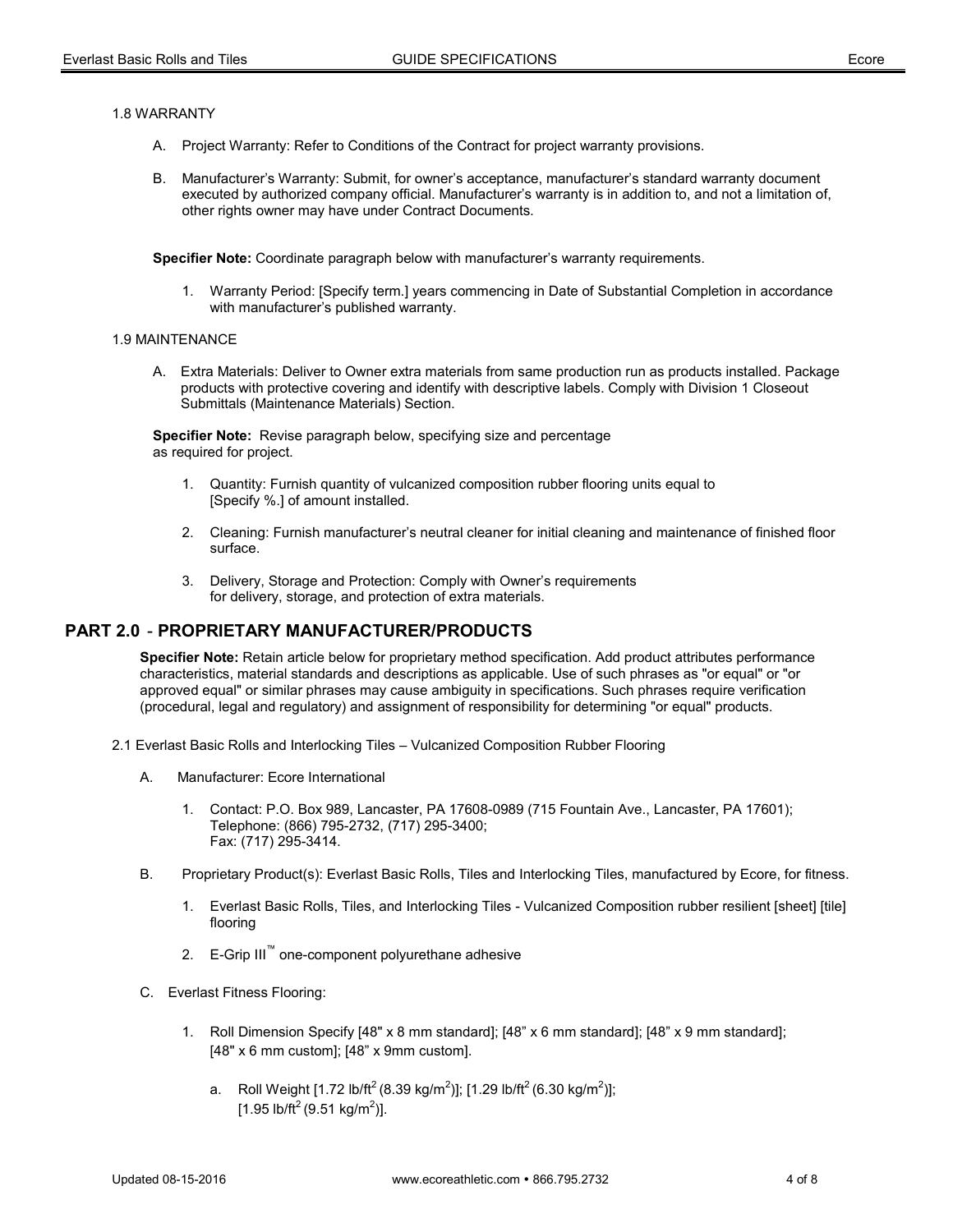- b. Roll Length: [Specify roll length].
- c. Standard Tolerances
	- 1. Roll Width +3/4" -0"
	- 2. Roll Length +1% -0"
	- 3. Thickness +.3 mm -.3 mm
- 2. Tile Dimension [36" x 36" Custom] [Specify thickness 8mm]
	- a.  $\:$  Tile Weight [8mm 1.72 lb/ft $^2$ (8.39 kg/m $^2$ )]
	- b. Standard Tolerance [Thickness  $\pm$  .3mm] [Width  $\pm$  0.5%]
- 3. Interlocking Tile Dimension [23" x 23" Standard] [Specify thickness 8mm]
	- c. Tile Weight [8mm 1.72 lb/ft $^2$ (8.39 kg/m $^2$ )]
	- d. Standard Tolerance [Thickness  $\pm$  .3mm] [Width  $\pm$  0.5%]
- 4. Colors: [Specify color from manufacturer's standard color selection.]
- 5. Product Testing:
	- a. Static Load,  $1000$  lb/in<sup>2</sup> (ASTM F970): less than  $0.020$  in.
	- d. Coefficient of Friction (ASTM 2047): greater than 0.9.
	- e. Chemical Resistance (ASTM F925):
		- 1. 5% Acetic Acid: No Change
		- 2. 70% Isopropyl Alcohol: No Change
		- 3. 5% Sodium Hydroxide: No Change
		- 4. 5% Hydrochloric Acid: No Change
		- 5. 5% Ammonia: No Change
		- 6. Bleach: No Change
		- 7. 5% Phenol: No Change
		- 8. Sulfuric Acid: No Change
	- f. Ambient Noise Reduction, Sabin/ $ft^2$  (ASTM C423): 0.10.
	- g. Impact Insulation Class (ASTM E492): 53 minimum.
	- h. Sound Transmission Coefficient (ASTM E90): 54 Minimum
	- i. Delta IIC (ASTM E2179): 22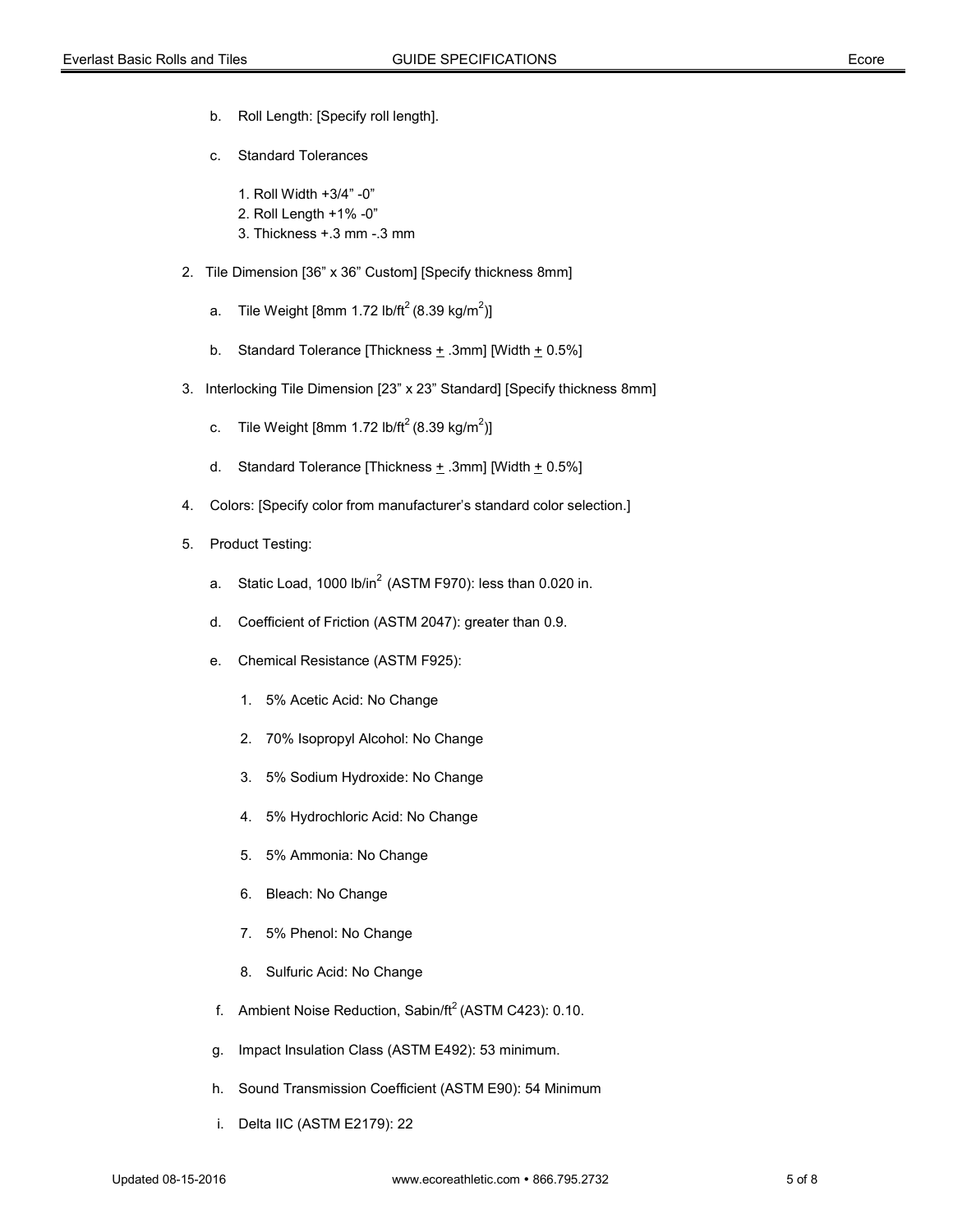- j. Force Reduction (Deltec): 10.4%
- k. Energy Restitution (Deltec): 71.9%
- l. Tensile Strength (ASTM D412): 200 psi min
- m. Flexibility ¼" Mandrel (ASTM F137): Pass
- n. Thermal Resistance "R": ASTM (C518)
- o. Color Stability (ASTM F1515): Good
- p. Abrasion Resistance (ASTM D3389): <1g, 100 cycles
- q. Flammability (ASTM D2859): Pass
- r. CHPS/CA 01350 (ASTM D5116):
- s. VOC Washington State IAQ Test (ASTM D5116):
- t. Sustainability (ASTM E 2129): Recorded

### D. E-Grip III one-component polyurethane adhesive

|    | A. Product Name:                | One-part urethane adhesive under this specification shall be<br>Ecore's E-Grip III one-component urethane adhesive.                                                                                                       |
|----|---------------------------------|---------------------------------------------------------------------------------------------------------------------------------------------------------------------------------------------------------------------------|
| B. | Material:                       | E-Grip III is a one-component urethane moisture cured, non-sag<br>permanently elastic adhesive that has excellent adhesion to<br>elastomers, concrete, and wood and is engineered for indoor and<br>outdoor applications. |
|    | C. Adhesive Type:               | One-component urethane                                                                                                                                                                                                    |
|    | D. Adhesive Cure System:        | Moisture cured                                                                                                                                                                                                            |
|    | E. Weight:                      | 4 gal pail-56 lbs., 2 gal pail-28 lbs., 10.1 oz cartridge-1.3 lbs.                                                                                                                                                        |
| F. | Color:                          | Medium grey                                                                                                                                                                                                               |
| G. | VOC Content:                    | 0 lb/gal calculated                                                                                                                                                                                                       |
|    | H. Freeze/Thaw:                 | Stable                                                                                                                                                                                                                    |
| I. | <b>Application Temperature:</b> | $40^{\circ}$ F - $100^{\circ}$ F                                                                                                                                                                                          |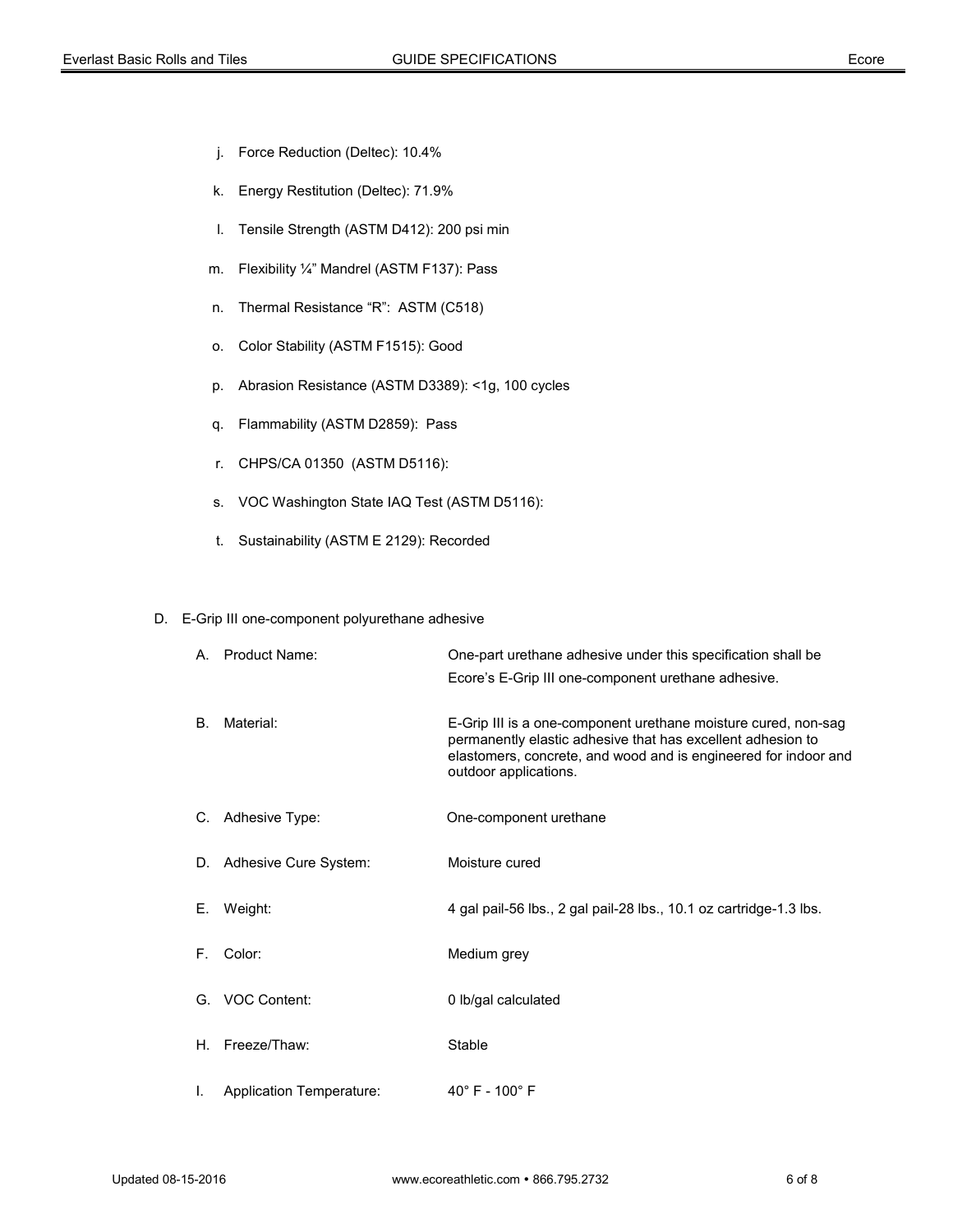|    | J. Relative Humidity (RH) Test<br>(ASTM F2170) | Maximum 85%                                                                          |
|----|------------------------------------------------|--------------------------------------------------------------------------------------|
|    | K. Flashpoint:                                 | $> 500^{\circ}$ F                                                                    |
|    | L. Shelf Life:                                 | 12 months                                                                            |
|    | M. Working Time:                               | 30-40 minutes                                                                        |
| N. | Trowel:                                        | $1/16"$ x $1/16"$ x $1/16"$ square notch<br>$1/8$ " x $1/8$ " x $1/8$ " square notch |
|    | O. Coverage Rate:                              | 95 ft2 / gal. $-1/16$ " x 1/16" x 1/16"<br>60 ft2 / gal. - 1/8" x 1/8" x 1/8"        |
|    | P. SCAQMD Rule #1168                           | 0 lb./gal. calculated                                                                |

#### 2.02 PRODUCT SUBSTITUTIONS

A. Substitutions: No substitutions permitted.

# 2.03 RELATED MATERIALS

A. Related Materials: Refer to other sections listed in Related Sections paragraph herein for related materials.

#### 2.04 SOURCE QUALITY

A. Source Quality: Obtain Vulcanized Composition rubber resilient flooring materials from a single manufacturer.

# **PART 3.0 – EXECUTION**

Specifier Note: Revise article below to suit project requirements and specifier's practice.

## 3.01 MANUFACTURER'S INSTRUCTIONS

A. Compliance: Comply with manufacturer's product data, including product technical bulletins, product catalog installation instructions, and product carton instructions for installation.

## 3.02 EXAMINATION

A. Site Verification of Conditions: Verify substrate conditions, which have been previously installed under other sections, are acceptable for product installation in accordance with manufacturer's instructions.

# 3.03 PREPARATION

A. Surface Preparation: [Specify applicable product preparation requirements.]

**Specifier Note:** Coordinate article below with manufacturer's recommended installation details and requirements.